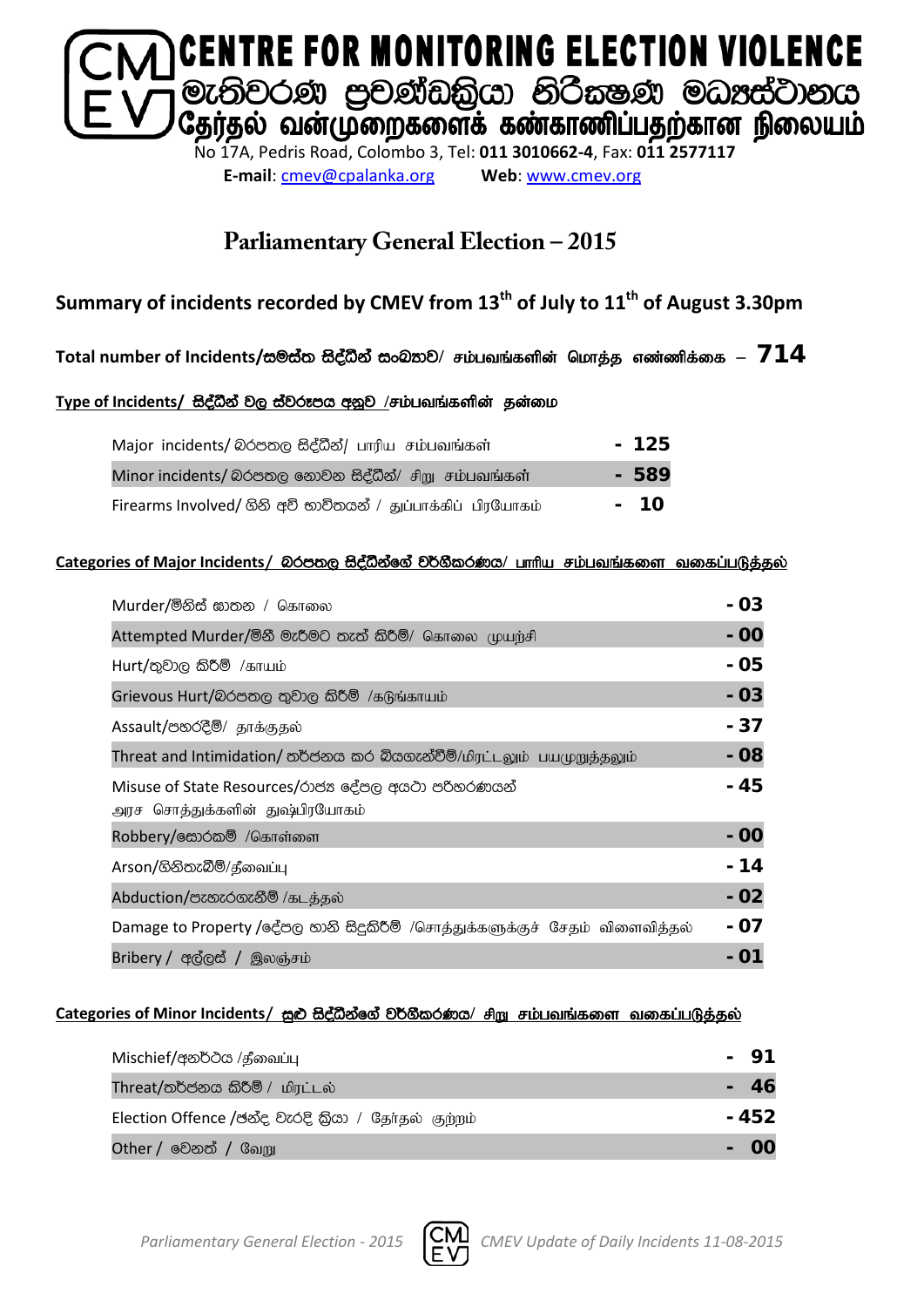**Provinces** in which a major number of incidents were reported / වැඩිම බරපතල සිද්ධීන් සංඛතාවක් වාර්තා වූ පළාත් <u>/ அகிகமாக பாரிய சம்பவங்கள் இடம்பெற்றதாக அறிக்கையிடப்பட்ட மாகாணம்</u>

Northern = 22, Western = 22, Eastern = 17, Central = 13

**Districts** in which a major number of incidents were reported / වැඩිම බරපතල සිද්ධීන් සංඛතාවක් වාර්තා වූ දිස්තිුක්ක <u>/ அதிகமாக பாரிய சம்பவங்கள் இடம்பெற்றதாக அறிக்கையிடப்பட்ட மாவட்டம்</u>

Jaffna = 14, Gampaha = 10, Colombo = 10, Kandy = 08

Electorates in which a major number of Incidents were reported / වැඩිම බරපතල සිද්ධීන් සංඛතාවක් වාර්තා වූ <mark>ூ: ல</mark>ிவ் கூறிமை / அதிகமாக பாரிய சம்பவங்கள் இடம்பெற்றதாக அறிக்கையிடப்பட்ட தேர்தல் தொகுதி

Mannar = 05, Jaffna = 05, Minuwangoda = 04, Batticaloa = 04

#### Major Incidents-Alleged Perpetrators by Party / බරපතල සිද්ධීන්ට චෝදනා ලැබූ පාර්ශව/ பாரிய சம்பவங்கள் <u>தொடர்பாக குற்றம் சாட்டப்பட்ட தரப்பு</u>

| Against UPFA/චි.ජ.නි.ස ට චිරෙහිව /ஐ.ம.சு.மு. க்கு எதிராக            | - 41 |
|---------------------------------------------------------------------|------|
| Against UNP/ චි.ජා.ප ට චිරෙහිව /ஐ.தே.கட்சிக்கு எதிராக               | - 34 |
| Against ITAK/ ஓ.ஐ. ச.ல 2 එරෙහිව/ இ.த.அ.கட்சிக்கு எதிராக             | - 08 |
| Against EPDP/ 0.8.8.8 ට එරෙහිව/ஈ.ம.ஜ.கட்சிக்கு எதிராக               | - 05 |
| Against AITC/ අ. இ. ஐ. இலை 2 එලෙහි ව/ அ. இ. த. கா. கட்சிக்கு எதிராக | - 01 |
| Against SLMC/ இ.ල.මු.කො ට එරෙහිව/ ஸ்ரீ.ல.மு.கா.கட்சிக்கு எதிராக     | - 05 |
| Against PNG/ ප.ස.නො. ට එරෙහිව/க.கு. தரப்பிற்கு எதிராக               | - 30 |
| Against Police/ පොලිසියට චරෙහිව /பொலிஸிற்கு எதிராக                  | - 01 |

Manjula Gajanayake National Co-ordinator / ජාතික සම්බන්ධීකාරක/ தேசிய இணைப்பாளர்

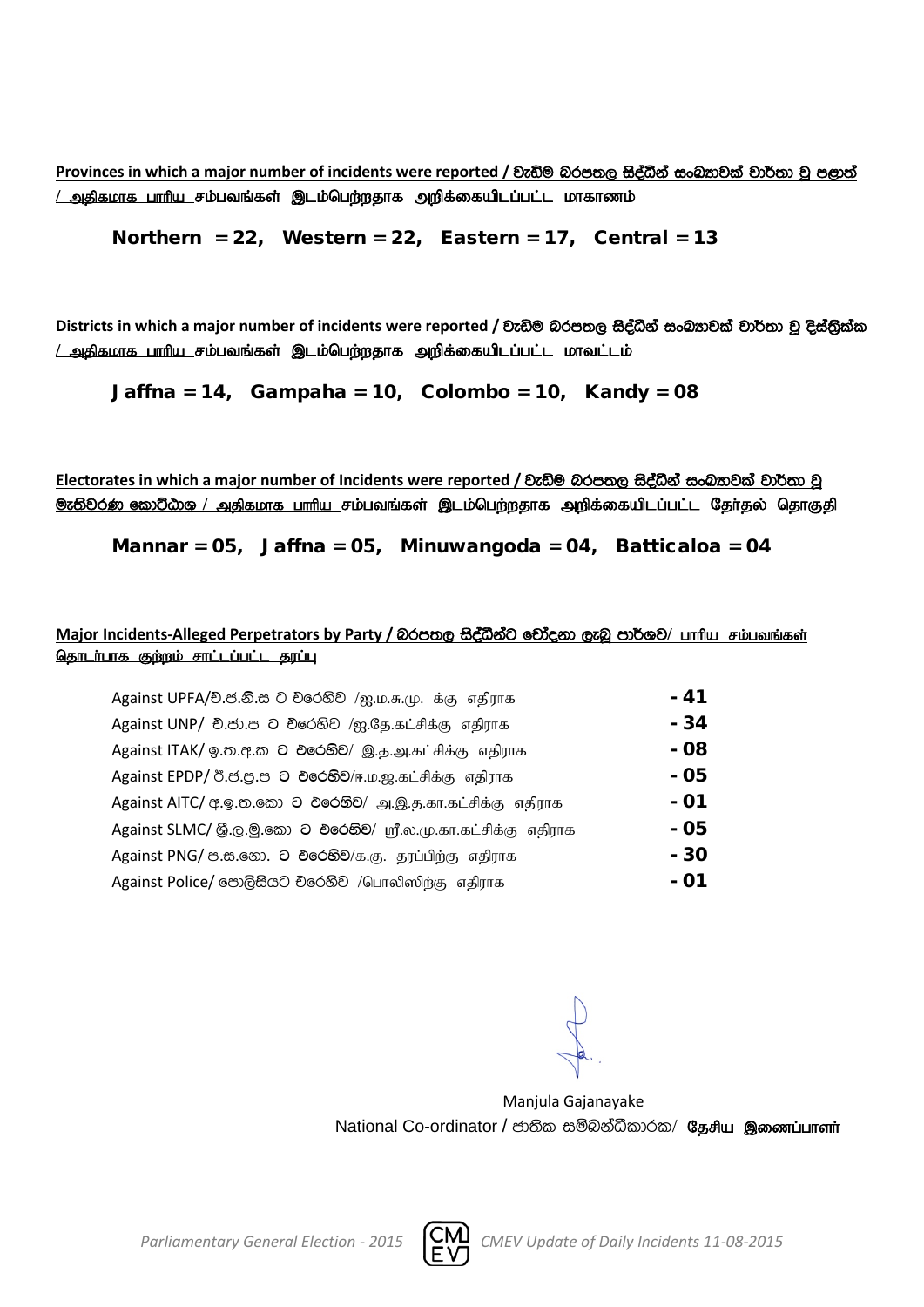# **Total Number of Incidents by Type (714)**



# **Major Incidents by Type (125)**